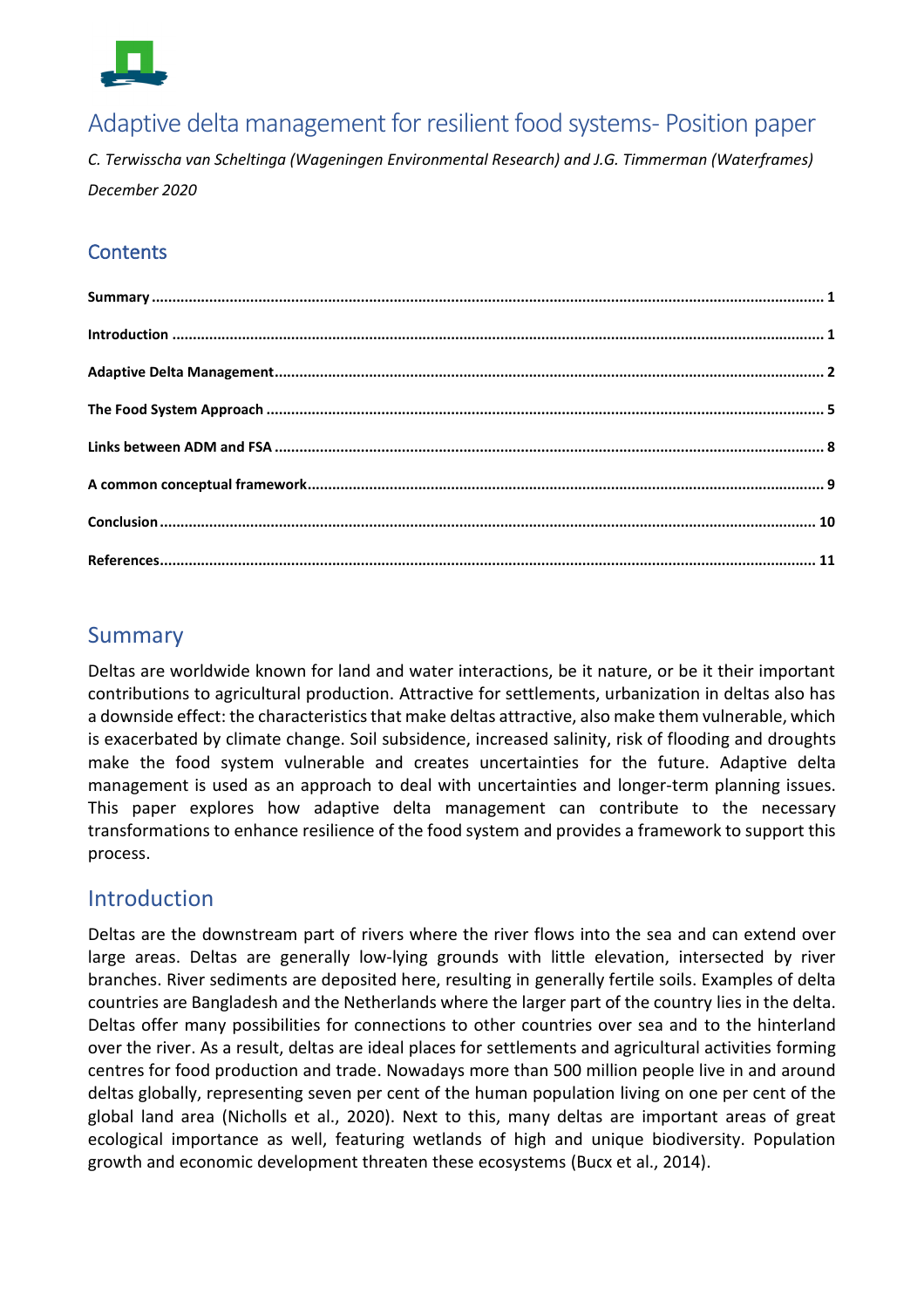

The very same characteristics that make deltas attractive places also make them vulnerable. Being flat and low-lying makes them vulnerable for flooding from both the river and the sea. Climateinduced sea-level rise and extreme events as well as land subsidence increases this vulnerability. The associated inundation, salinity and waterlogging has severe impacts on agricultural production and consequently on livelihoods (Nicholls et al., 2020).

Not only the agricultural production in deltas is vulnerable; the overall food system becomes more vulnerable. Flooding of the river or the sea but also salinity and waterlogging affects subsequent food transport, food processing and the food distribution system because of damages and cut off of supply routes, and processing and storage facilities (van Berkum et al., 2018).

Realisation of the important role of deltas in economic activity worldwide as well as the central role of water management in deltas has led to the concept of Adaptive Delta Management (ADM) (MinV&W, 2010). The concept builds on the idea that an adaptive approach is needed towards water management, facing major challenges due to increasing uncertainties caused by climate and global change and by fast changing socio-economic boundary conditions (Pahl-Wostl, 2007). An adaptive approach entails a shift from prediction and control to a learning approach.

This paper exploresthe possibilities of using the ADM approach to help make food systems in deltas more resilient. The paper builds on the recently developed analytical framework for food systems, the so-called Food System Approach (FSA), and on the ADM approach that looks at socio-economic and environmental developments in an integrated way, aiming at flexible approaches for long-term development and providing ways to deal with uncertainties connected to such long-term development processes. By connecting the ADM approach, that originates from the water management field, with the FSA, originating from the agricultural field, the paper aims to improve the connection between water management and agriculture with a focus on deltas.

The paper first gives a short overview of the ADM approach and the FSA approach respectively, followed by a discussion on the links between the two approaches. It concludes with a proposed conceptual framework to intertwine the two approaches.

# <span id="page-1-0"></span>Adaptive Delta Management

Traditionally, natural resources management was characterised by a more or less unidirectional approach of designing and implementing measures. In the 1970s, realisation grew that this approach did not account for the natural variability and uncertainty of natural systems and often resulted in undesired effects. This led to the concept of Adaptive Management to support the management of natural resources under uncertainty (Holling, 1978).

Adaptive management is defined in different ways, initially as "an inductive approach, relying on comparative studies that blend ecological theories with observation and with the design of planned interventions in nature and with the understanding of human response processes" (Gunderson et al., 1995), later more generic as "a systematic process for improving management policies and practices by learning from the outcomes of management strategies that have already been implemented" (Pahl-Wostl et al., 2007).

Adaptive management in general entails "a systematic and structured process for continuing improving management policies and practices acknowledging our limited understanding of natural system's behaviour" (Zevenbergen et al., 2018). Four phases are identified in a cyclic adaptive management process (Pahl-Wostl et al., 2006):

- Participatory policy formulation
- Management actions Policy implementation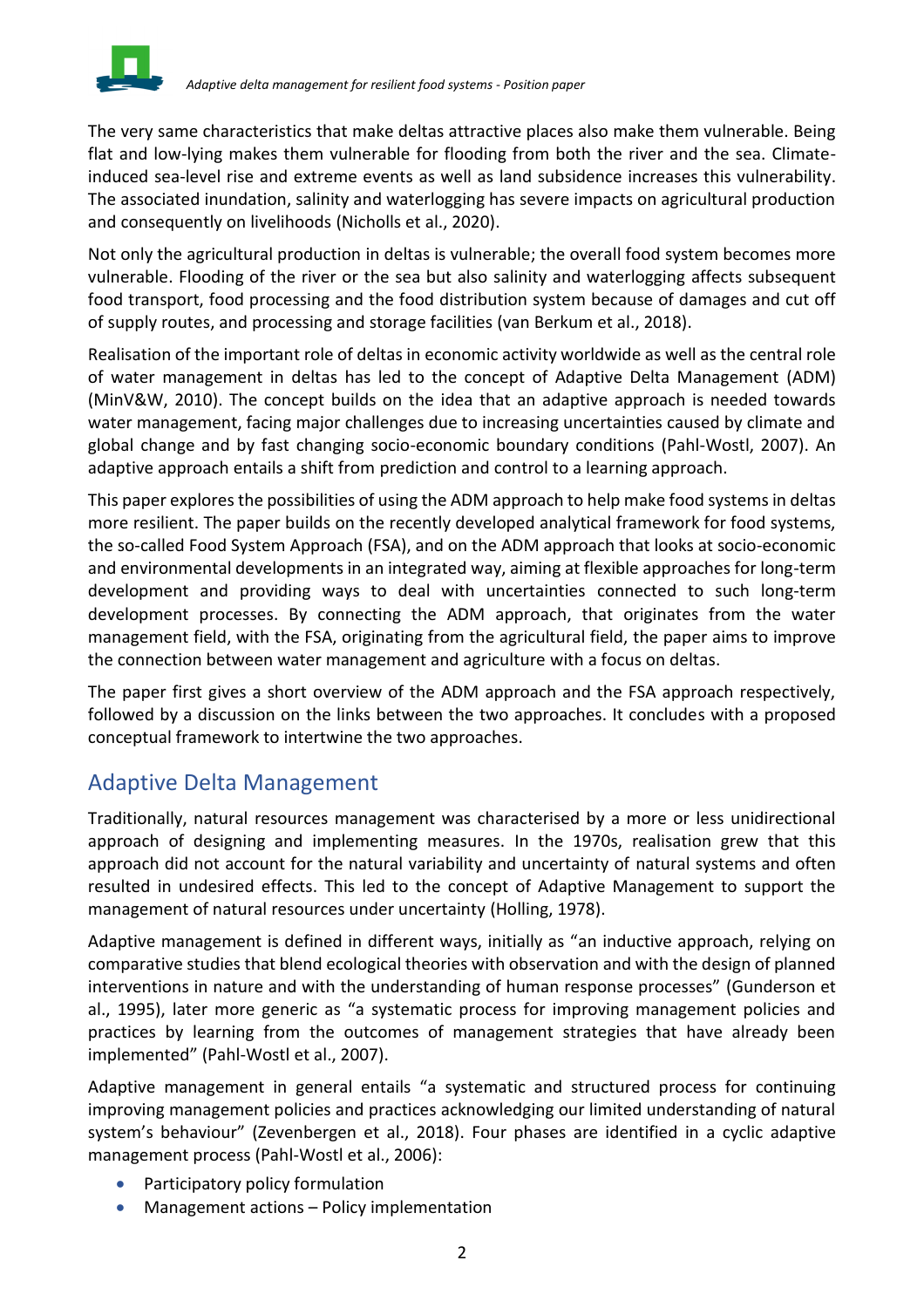

*Adaptive delta management for resilient food systems - Position paper*

- Monitoring and evaluation
- Participatory assessment

Enabling elements in a successful adaptive management approach are (Zevenbergen et al., 2018):

- 1. A system approach in which uncertainty is acknowledged and 'information gaps' are identified,
- 2. Participatory decision making, and
- 3. Learning and experimentation to narrow down information gaps over time.

*Transferring the Adaptive Management concept to the management of deltas, focusing on the water management issues, results in a process description as shown in* 



[Figure 1.](#page-3-0)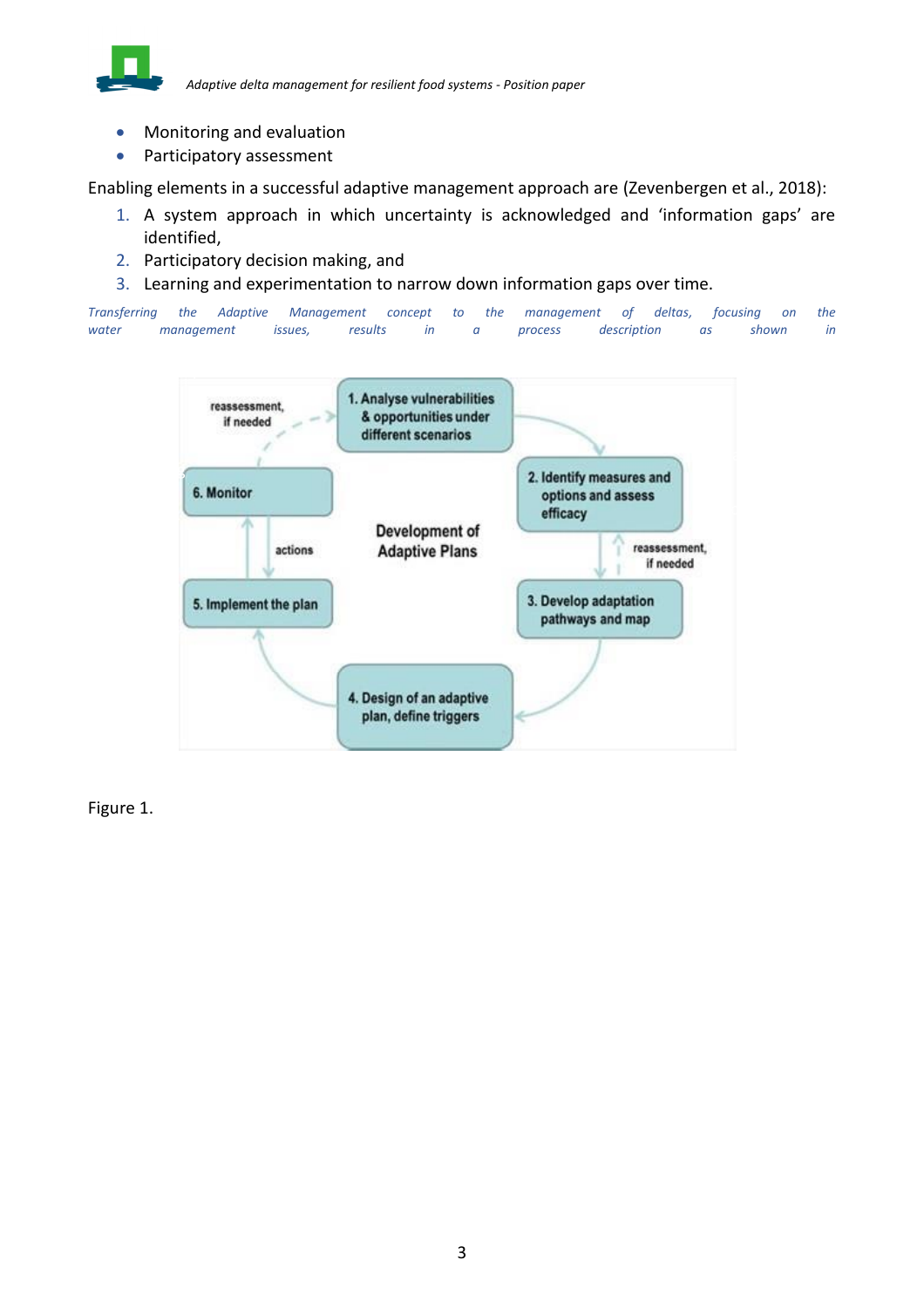

<span id="page-3-0"></span>

### *Figure 1 Adaptive Delta Management cycle (adjusted from Haasnoot et al., 2013 and van de Brugge & Bruggeman, 2015)*

The steps in the Adaptive Delta Management cycle are described by Haasnoot et al (2013) and van de Brugge & Bruggeman (2015) as follows:

- 1. The first step involves conducting a problem analysis: where and when will problems occur under different scenarios? A problem occurs when policy objectives, such as safety, flooding, water quality or water level standards, are no longer met.
- 2. The second step involves exploring possible adaptation pathways, consisting of possible series of measures that provide a solution to the problem. Preparing different pathways makes it possible to explore what adaptation options are available.
- 3. In the third step, different adaptation pathways are evaluated, determining which measures need to be taken now and which measures should be deferred. The best adaptation pathway ideally provides the flexibility to respond to changes and still achieve the intended results.
- 4. The fourth step is formulating the adaptation plan. The intended measures as well as triggers to modify the measures in case of unwanted developments are defined.
- 5. The fifth step involves implementation of the plan. Short-term measures, including the measures necessary to keep options open in order to maintain flexibility over the long term, are implemented.
- 6. In the sixth step, a monitoring system is set up, which allows for tracking developments relevant to adapting the strategy or expediting or delaying implementation of the measures.

In addition to this process description, there is a need to have a general **vision** of what the future should look like, for instance in terms of sustainability. This includes general ideas about the future developments. This vision is included in the scenarios used in step 1. Step 2 can subsequently make use of the method of **back-casting**, looking at the desired future situation and then identifying the steps needed to go from the current situation to that desired situation [\(Figure 2\)](#page-4-0) (Choudhury et al., 2012). Step 6 is needed for **learning**; the way the situation evolves may lead to adjustments one or more of the steps (also see [Box 1\)](#page-4-1).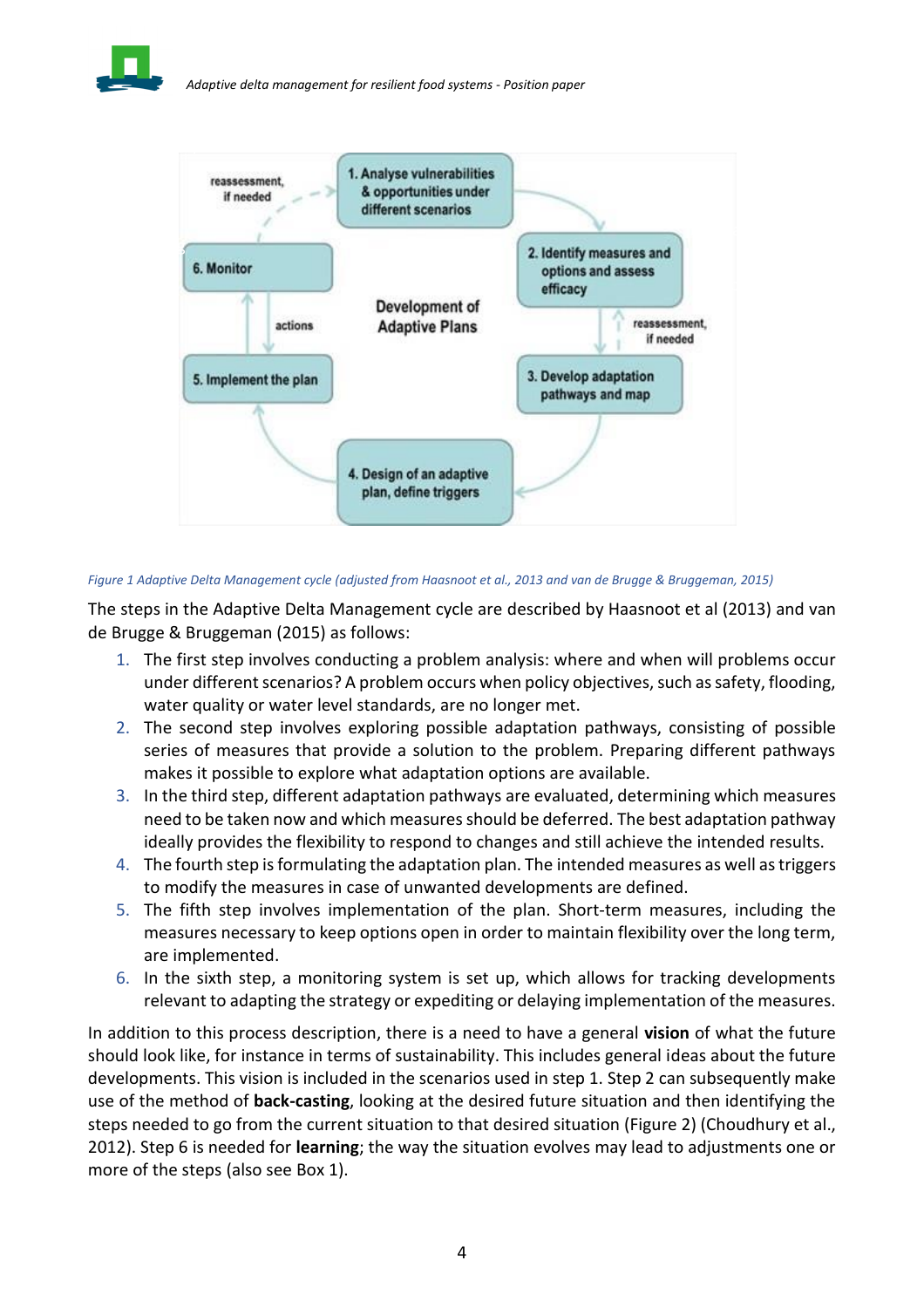



<span id="page-4-0"></span>*Figure 2 The back-casting process (in Bibri & Krogstie, 2019 from Holmberg, 1998)*

Applying ADM in a Delta Plan thus entails developing a vision towards what the (far) future could look like. Then, through collating the available knowledge and developing scenarios to describe possible developments, in a process of back-casting an overall strategy is developed.

Casting back from the desired situation to the current situation, different pathways of change can be identified under different scenarios. These pathways can be evaluated on the basis of expected costs and benefits in view of uncertainty (Haasnoot et al., 2013). In developing pathways, it should be noted that pathways are not a one-on-one relationship between drivers and impacts (Béné et al., 2019). Measures that perform well under different circumstances and that provide options for future adaptation will generally be preferred. This leads to an adaptable strategy that should contain a learning element; it is not a masterplan that will be implemented but a plan that indicates the initial and future steps and possible adjustments in the steps. It should also contain the criteria that will be used to evaluate the progress of the plan. This strategy, once developed, needs to be 'put on the ground' by detailing the developments of all sectors that are linked, like agriculture. Throughout the implementation of the strategy the situation and developments are monitored and evaluated to ensure a learning process and possible adjustments of the strategy, the pathways or the vision.

In the Netherlands, a rethinking of water management is ongoing to counter the effects of climate change. Where originally, water management was focused on controlling and draining water, the new vision is one of containing and locally controlling the water and only draining of surplus water. A learning process is ongoing of land-use planning and implementing a range of different measures that build upon this changed vision (Ritzema & Van Loon-Steensma, 2018; Stańczuk-Gałwiaczek et al., 2018). Moreover, the Dutch Delta Programme, for ensuring long term flood protection and freshwater provision in the Dutch delta, explicitly looks far ahead (up until 2100) and aims for flexible pathways for adapting the Dutch delta to the possible impacts of climate change, taking into account different socio-economic development scenarios (Dewulf & Termeer, 2015; Jeuken et al., 2015). The Dutch Delta Programme includes a strong stakeholder involvement, including the agricultural sector (van Buuren, 2019). More details on examples of applying ADM, the Thames Estuary 2100 Plan and the Bangladesh Delta Plan 2100 are added in [Box 1](#page-4-1) and [Box 2.](#page-5-1)

<span id="page-4-1"></span>*Box 1 The Thames Estuary 2100 Plan (Environment Agency, 2020)*

The Thames Estuary 2100 Plan is designed to be adaptable to different projections for climate change and sea level rise. The Plan was developed in 2009 using the latest climate change guidance available at the time. It also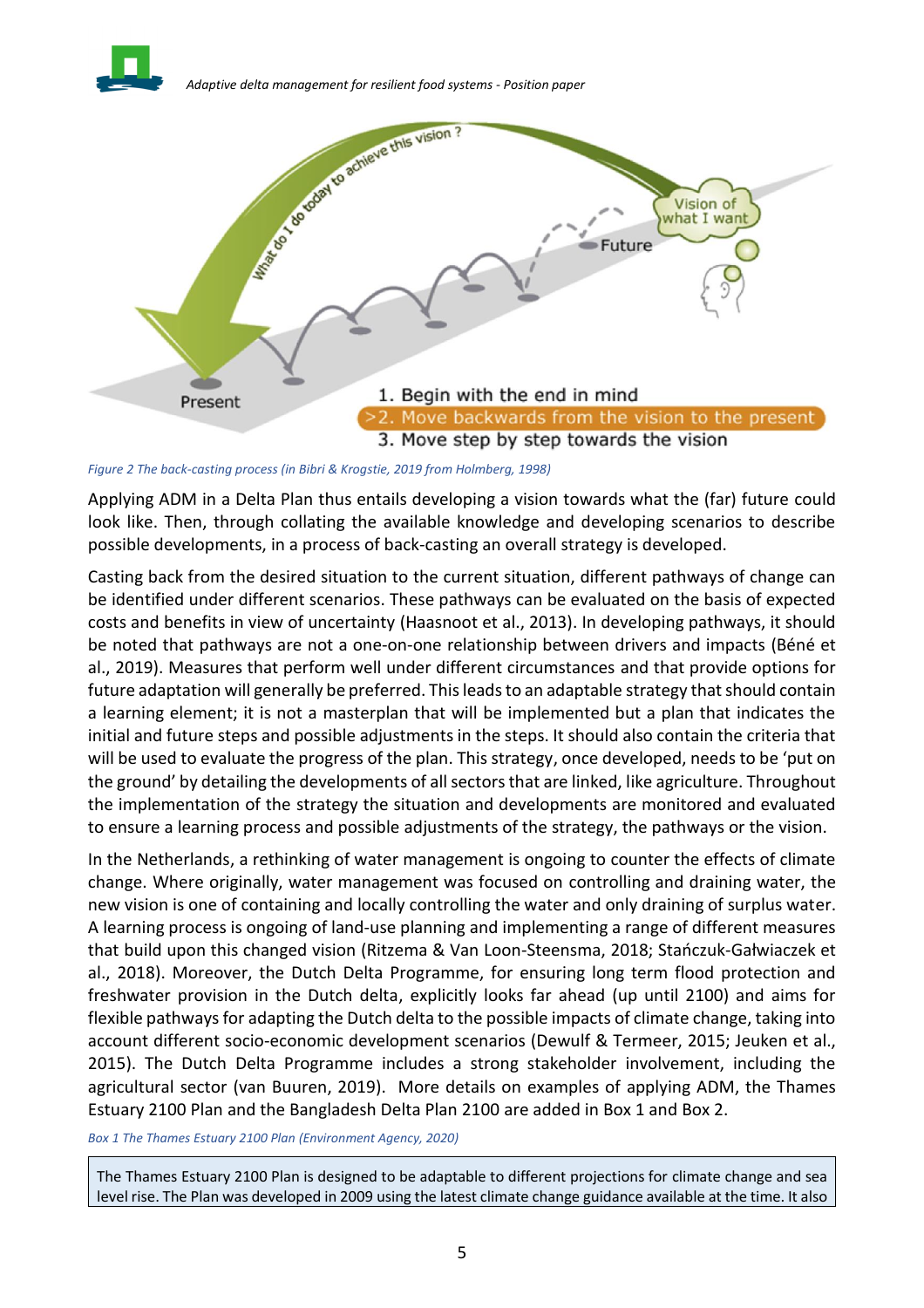

made use of independent research on changes to fluvial flows, tidal storm surges, and sea-level rise, recognising that there was significant uncertainty surrounding future climate change. These uncertainties are addressed by ensuring actions that can be adjusted as the climate changes. The actions within the Thames Estuary 2100 Plan will happen over 3 phases:

Phase 1: 2012 until 2035:

- maintain and improve current flood risk management assets including walls gates, embankments and pumps
- protect land needed for future improvements to flood defences
- monitor how the estuary is changing

Phase 2: 2035 to 2050:

- raise existing flood walls, embankments and smaller barriers
- reshape the riverside through development, to improve flood defences, create habitat and improve access to the river

Phase 3: 2050 to 2100:

- decide and construct the best option for the future of the Thames Barrier
- adapt other flood risk management assets to work alongside this to protect the estuary

The Thames Barrier is expected to continue to protect London to its current standard up until 2070 (*vision*). The plan identifies different options for improving or replacing the Thames Barrier (*backcasting*). Because it is an adaptive plan, the final option is unlikely to be made until 2050 (*learning*).

#### <span id="page-5-1"></span>*Box 2 The Bangladesh Delta Plan 2100 (NWP, 2014; UNDRR, 2020)*

Bangladesh encompasses the Ganges-Brahmaputra-Meghna river systems carrying huge amounts of water and sediment. Challenges to Bangladesh include river and coastal floods and cyclones intensified by climate change effects, as well as a range of socio-economic trends. The Bangladesh Delta Plan 2100 addresses these issues through a long term, holistic delta vision and adaptive strategy. The Plan, that was developed with involvement of a range of stakeholders, aims to deliver an umbrella development vision, strategy and implementation plan that can act as a frame of reference for new governmental policy. One of the most useful features of the document is that it allows for addition and amendments as and when new information becomes available.

### <span id="page-5-0"></span>The Food System Approach

The Food System Approach (FSA) comprises an analysis of all processes associated with food production and food utilisation: from growing crops to harvesting, packing, processing, transporting, marketing, consuming and disposing of food remains (van Berkum et al., 2018). [Figure](#page-6-0)  [3](#page-6-0) shows the relationships between the food system outcomes and its drivers.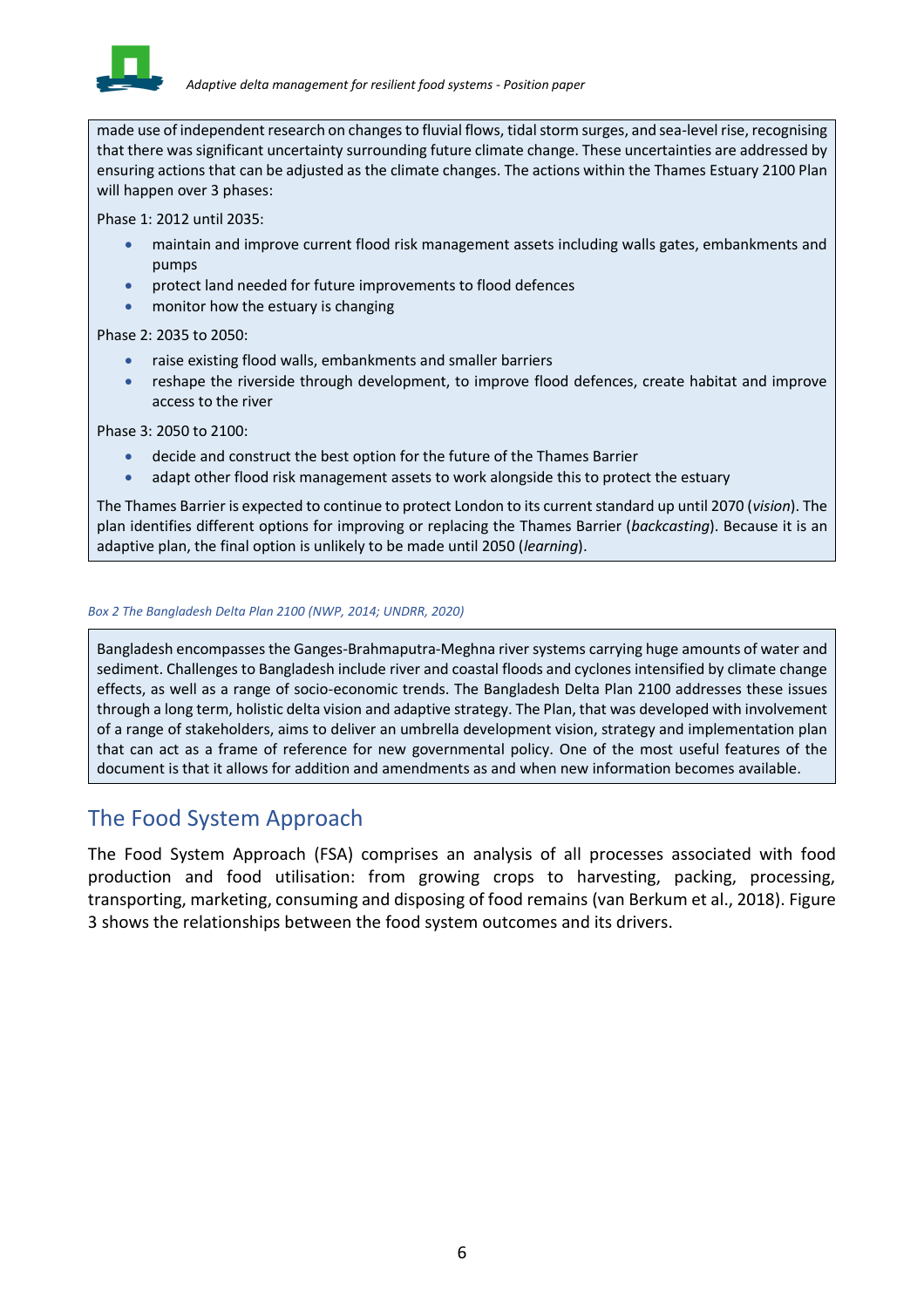



<span id="page-6-0"></span>*Figure 3 The relationships of the food system to its drivers (van Berkum et al., 2018)*

The central, blue part i[n Figure 3](#page-6-0) shows the food supply system describing the process of agricultural production through storage, transport and trade to food processing and transformation, retail and provisioning up to the final consumption of the food (from field to fork). This process is directly influenced by business services, consumer characteristics, the food environment and the enabling environment, that includes regulations like food safety regulations. The overall food system activities determine the food security that comprises food availability, food access and food utilisation.

The food system activities influence the socio-economic drivers (orange), for instance by providing jobs and incomes, but are also influenced by the socio-economic drivers, for instance by a changing consumption pattern. This interchange determines the socio-economic outcomes. Similarly, the food supply system influences the physical environment (green), for instance by using water for irrigation, and is influenced by the physical environment, for instance by a drought event. This interchange determines the environmental outcomes. The FSA thus looks at the food supply system but also at the socio-economic and natural environment it functions in, which can be considered its drivers (van Berkum et al., 2018). The outcomes and goals of the food system depend on the tradeoffs between four domains [\(Figure 4\)](#page-7-0) (WUR, 2020):

- 1. Safe and healthy diets that are made up of a balance of nutrients such as proteins, fats, minerals and fibre;
- 2. Inclusiveness and equal benefits that lower the differences in the accessibility, price and allocation of food;
- 3. Food security to ensure that enough food is produced safely for everyone in a growing global population; and
- 4. Sustainability and resilience, adapted to climate change and contributing to biodiversity.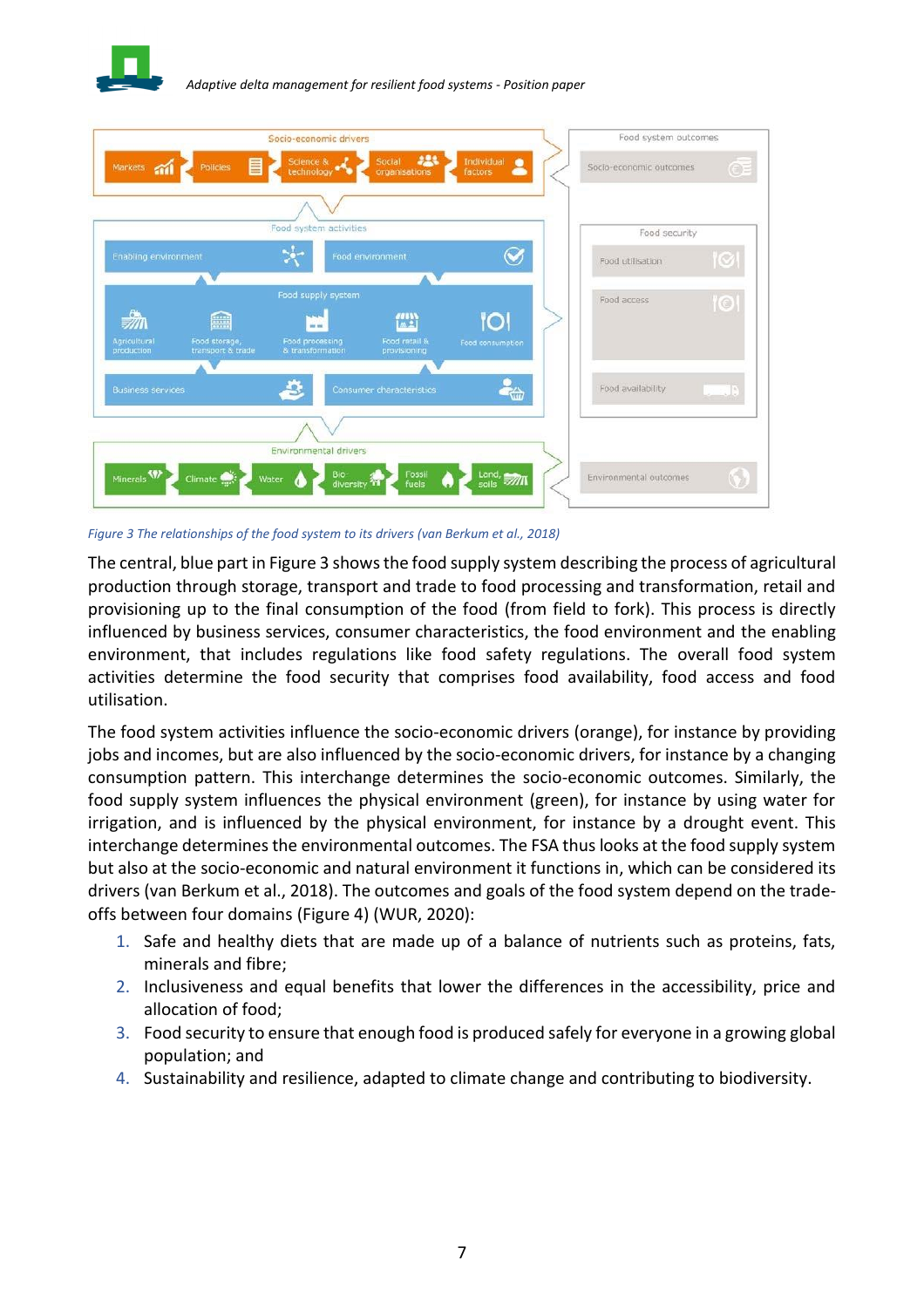



<span id="page-7-0"></span>*Figure 4 The food supply system as it functions in a trade-off between the four domains (WUR, 2020)*

The FSA shows the composition of the whole food process functioning within the boundaries of the trade-off between the four domains. The global challenges around food security like natural resource depletion, climatic change impacts, biodiversity problems, population pressures, underand overnutrition, unequal food distribution and economic prosperity require a transition of this food process towards a more sustainable and circular agriculture within a holistic perspective (van Berkum & Dengerink, 2019) to achieve a truly interdisciplinary approach (Dengerink & Brouwer, 2020).

Transitions can be described as the shift between two dynamic equilibriums that are described by system indicators. In the predevelopment phase, there is only little change in these indicators. Changes occur in the take-off phase and increase in the acceleration phase. In the stabilization phase, a new equilibrium is reached (Timmermans, 2006). This is shown in [Figure 5.](#page-7-1)



<span id="page-7-1"></span>*Figure 5 Changes in system indicators in the four phases of a transition*

Transitioning towards a new, improved food system sometimes happens spontaneously. However, when considering desirable futures, it requires a strategic planning process that includes analysing the current system and its vulnerabilities, development of a vision of the future system, identifying and involving the relevant stakeholders, understanding the climate induced changes and a process of back-casting from the desired situation to the current situation. In developing a vision on the food system, the ultimate situation of the four domains can be described. Through the process of back-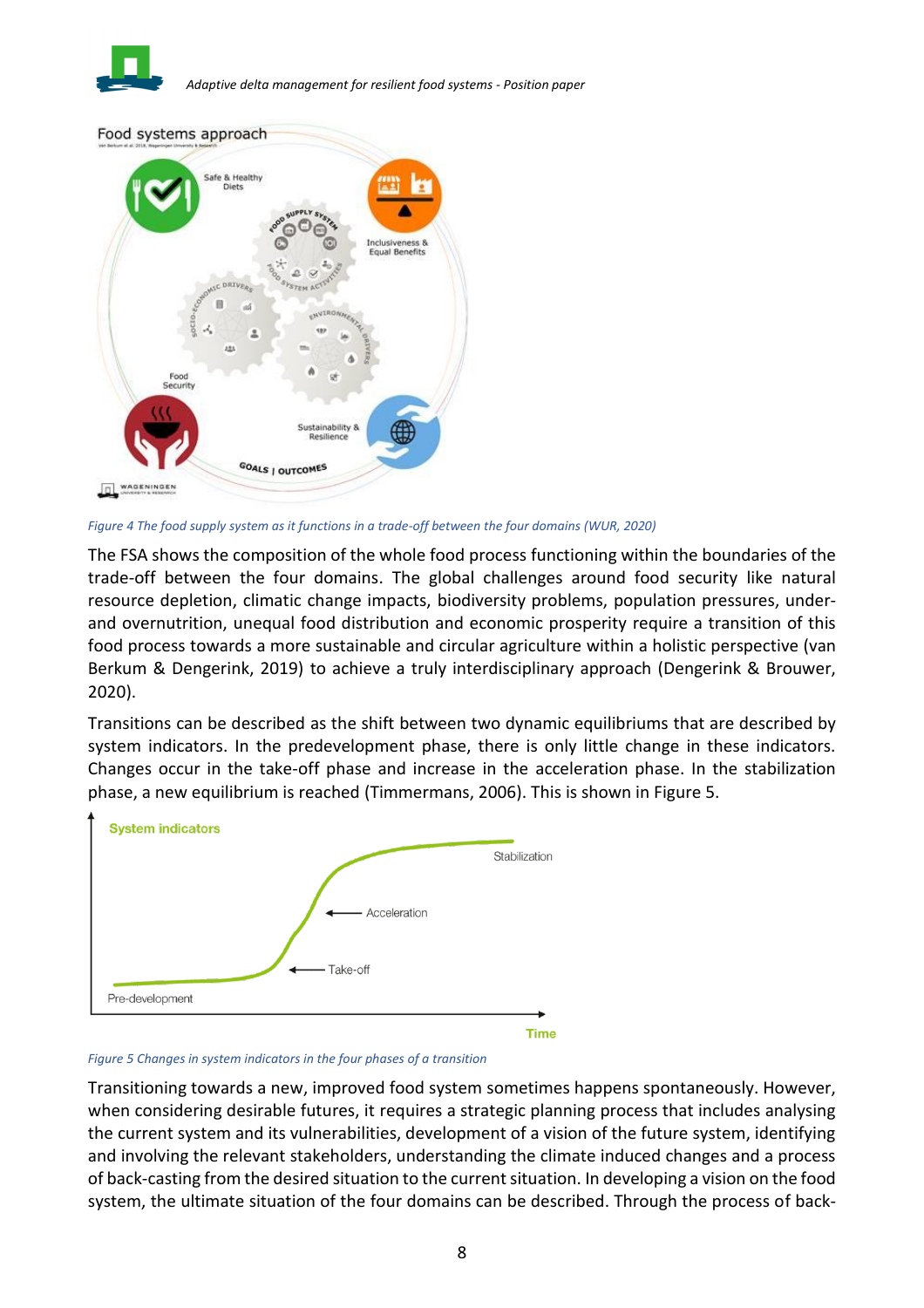

casting, scenarios to reach the goals for the four domains can be developed, also to identify the trade-offs. Based on this, the first steps can be taken to make the transition take off.

## <span id="page-8-0"></span>Links between ADM and FSA

Food production is closely connected to water management; agriculture accounts for 69% of annual water withdrawals globally (UN-Water, n.d.). Water management, especially in deltas, is crucial as in deltas, the risks of flooding, droughts and salinisation meet, sometimes simultaneously. With climate change, these risks become higher and there is thus a close connection between food security and ADM. Applying the ADM approach to the FSA can help with the necessary transition towards a more sustainable food supply. Vice versa, working on ADM in general should include the food system to enable a more sustainable food supply (see, for instance, [Box 3](#page-8-1) and [Box 5\)](#page-8-2).

<span id="page-8-1"></span>*Box 3 The Mekong Delta Plan (Korbee et al., 2019; Seijger et al., 2019)*

The Mekong Delta is very vulnerable from floods, droughts and salinity, that hamper a prosperous and sustained economic development. The Mekong Delta Plan presents a vision to use the comparative advantages of the delta and focus on agro-business industrialisation. Better organisation of the agricultural producers enables a reduction of transaction costs, a platform for more sustainable land and water resources management, improvement of product quality and competitiveness. Diversification the provinces is necessary to adapt as much as possible to available land and water resources. Important examples of such diversification are a saline coastal zone with room for aquaculture integrated with mangrove restoration and in the upper delta-controlled flooding with water retention and fish farming in the flood season instead of a third rice crop. These are transitions proposed for the short to medium term. Still, large-scale measures to guarantee flood protection and freshwater availability may be required when at the longer term, climate change causes persisting sea level rise and droughts beyond the current expectations.

In many delta's worldwide, land reclamation and drainage of land has been practiced to increase land availability, generally for agricultural production. This also brought about the need for water control to shield the low-lying land against flooding and salinisation, and to optimize food production in the low-lying areas (see, among others, [Box 4](#page-8-3) and [Box 5\)](#page-8-2).

#### <span id="page-8-3"></span>*Box 4 Polders in Bangladesh*

In Bangladesh, in the 1960s, polders, enclosures of high earthen embankments, were built to protect the land from the daily tidal inundation of saline water as well as to protect it from the monsoon rains and storm floods. The goal to enhance food production was prioritized over the warning of the 1956 Krug Mission that this would reduce tidal prism and cause upstream water logging (Rashid & Rahman, 2010). Upstream construction of the Farakka dam in 1974 reduced the flow in the rivers, and after initial success, over the years, drainage canals in south-west Bangladesh became increasingly inoperative due to siltation rendering vast tracts of lands waterlogged all year round. To deal with this situation, counter-intuitive, dikes were cut at strategic points to let freshwater from the river in. This so-called Tidal River Management solved the problem of waterlogging and increased the amount of fertile alluvial soil in the polder and agricultural production has risen again. In fact, it was in part a return to the traditional method of water management that existed before 1960. However, the related compensation to farmers is an institutional barrier for smooth implementation of this nature-based solution (Nowreen et al., 2013; Rahman, 1995; Warner et al., 2018).

<span id="page-8-2"></span>*Box 5 Lowering the dikes in the polder Noordwaard (Schut et al., 2010; van Staveren et al., 2014; Warner et al., 2018)*

In the Netherlands, for many years, the risk of flooding was addressed by increasing the height of the embankments. The system of a smaller riverbed, with controlled flood plains where in case of high discharge the river discharge substantially increased, with smaller level increases, by widening the riverbed, submerging the controlled flooding areas. In recent days, in light of climate change and expected increases in peak river discharge, a change of mind took place and the risk of river flooding, also in combination with high tide situations, was countered through the 'Room for the River' programme that adopted a learning approach in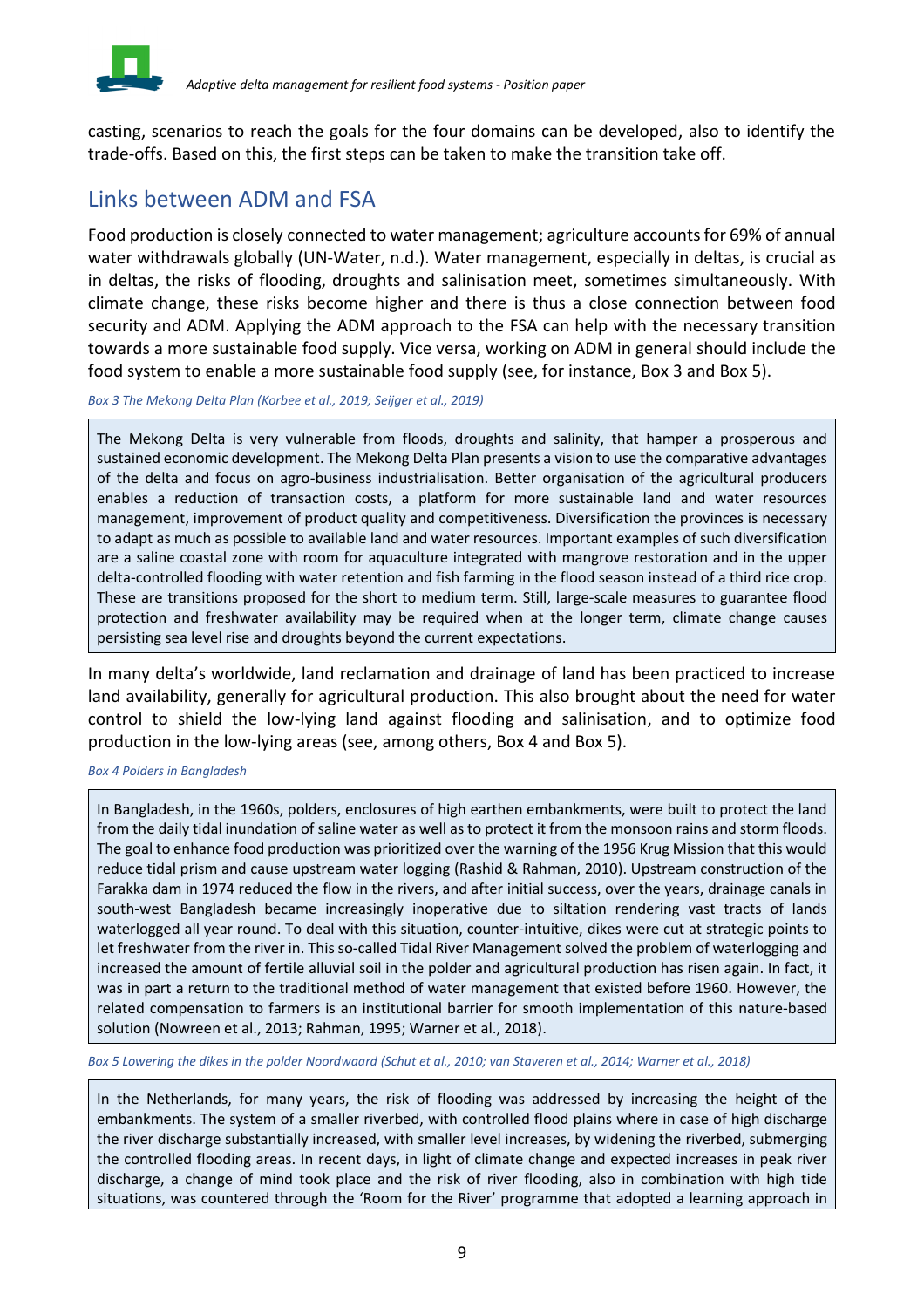

implementing a new type of measures. The paradigm shifted from 'controlling the water' to 'accommodating the water'. One of the measures was to lower the dikes in the polder Noordwaard to provide extra space for flooding during high river water levels. Farmsteads are placed on mounds and roads are raised to ensure business continuity in case of a flood.

These three examples show the interrelationships between agricultural production and water management. In Bangladesh and Vietnam, water management measures support agricultural production. In the Netherlands, after an earlier period where water management was primarily designed to support agricultural production, a shift seems to have been made towards a situation in which agricultural land also supports water management measures. In Bangladesh, the local communities were important drivers for the changes and a real learning process took place. In the Netherlands, the local farmers had limited influence on the measures and initially objected, not so much against the concept of the project but against the unresponsive planning and implementation process (Warner et al., 2018). The latter underlines the need for a participatory decision-making process.

The examples show that FSA and ADM influence on each other and can provide mutual support in the area where they overlap [\(Figure 6\)](#page-9-1). And the different approaches closely link to the elements used in ADM (Marchand & Ludwig, 2014; Zevenbergen et al., 2018). This situation asks for a common conceptual model that incorporates both the FSA and ADM elements.



<span id="page-9-1"></span>*Figure 6 The overlap between FSA and ADM*

## <span id="page-9-0"></span>A common conceptual framework

As stated above, better attuning between ADM and FSA ensures a more coherent approach in delta management that asks for a common conceptual model. Key elements of ADM are important points when considering transitions in food systems. For instance, from the above it becomes clear that in FSA, there is a need for a vision on the future food system that is shared among the stakeholders about the desired future situation. There is also a need for a shared image of the future when it comes to, for instance, climate change, but also demographic and other developments, as they put limitations on the desired future situation (see [Box 6\)](#page-9-2). Developing scenarios for these developments help to demarcate possible futures.

### <span id="page-9-2"></span>*Box 6 Food and water interlinkages in Egypt (Terwisscha van Scheltinga et al., in prep.)*

Egypt is facing increasing food security issues. Since the 1940s, the country is subsidising food to promote social equity and political stability. More and more, agricultural production in Egypt struggles with scarcity of the available water, an increasing population, and climate change and becomes increasingly dependent on other countries to meet its domestic food demand. The most significant drivers of the food system's outcomes are water scarcity and food subsidies. Application of the Water Footprint indicator on potential pathways for the Egyptian food system has shown that a smart combination of water policies and food policies is needed, applying water use efficiency including looking at possible dietary changes as well as importing crops from water abundant regions. In this context, there is a need for policy integration at high political level in which food and water are targeted side-by-side to identify all the trade-offs and synergies in food and water objectives and strategies while accounting for climate change.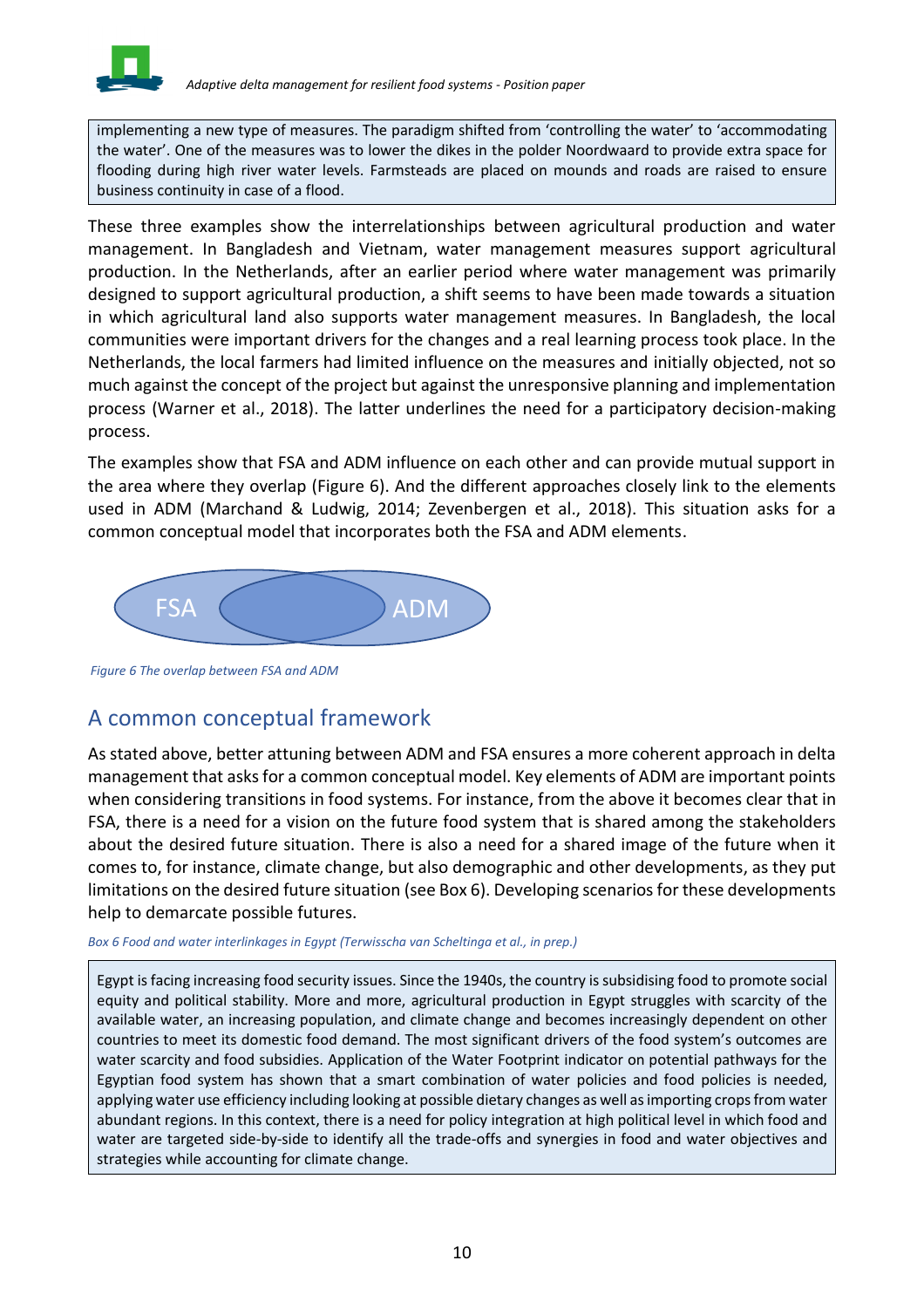



[Figure 1\)](#page-3-0) will be used here for a first attempt to work out a conceptual framework for food systems in which the FSA [\(Figure 3\)](#page-6-0) plays a central role. In developing the vision on the future situation, a view is developed on what the four domains of the food system (i. Safe and healthy diets; ii. Inclusiveness and equal benefits; iii. Food security; and iv. Sustainability and resilience) should look like in the future and how they interact with each other. The socio-economic and environmental drivers and outcomes can subsequently be included in scenarios to indicate developments over time for each element. The environmental drivers are influenced by the overall delta management to a certain extent, specifically the elements water and climate but also the element land/soil through land-use management and this is where the major overlap between FSA and ADM lies. The vision on the four domains together with the developments in the drivers leads to a view on what the food system outcome should look like as well as possible pathways to reach the vision. The vision is successively also used in the subsequent other steps of the framework by specifying how each element is targeted in that specific step [\(Figure 7\)](#page-11-2).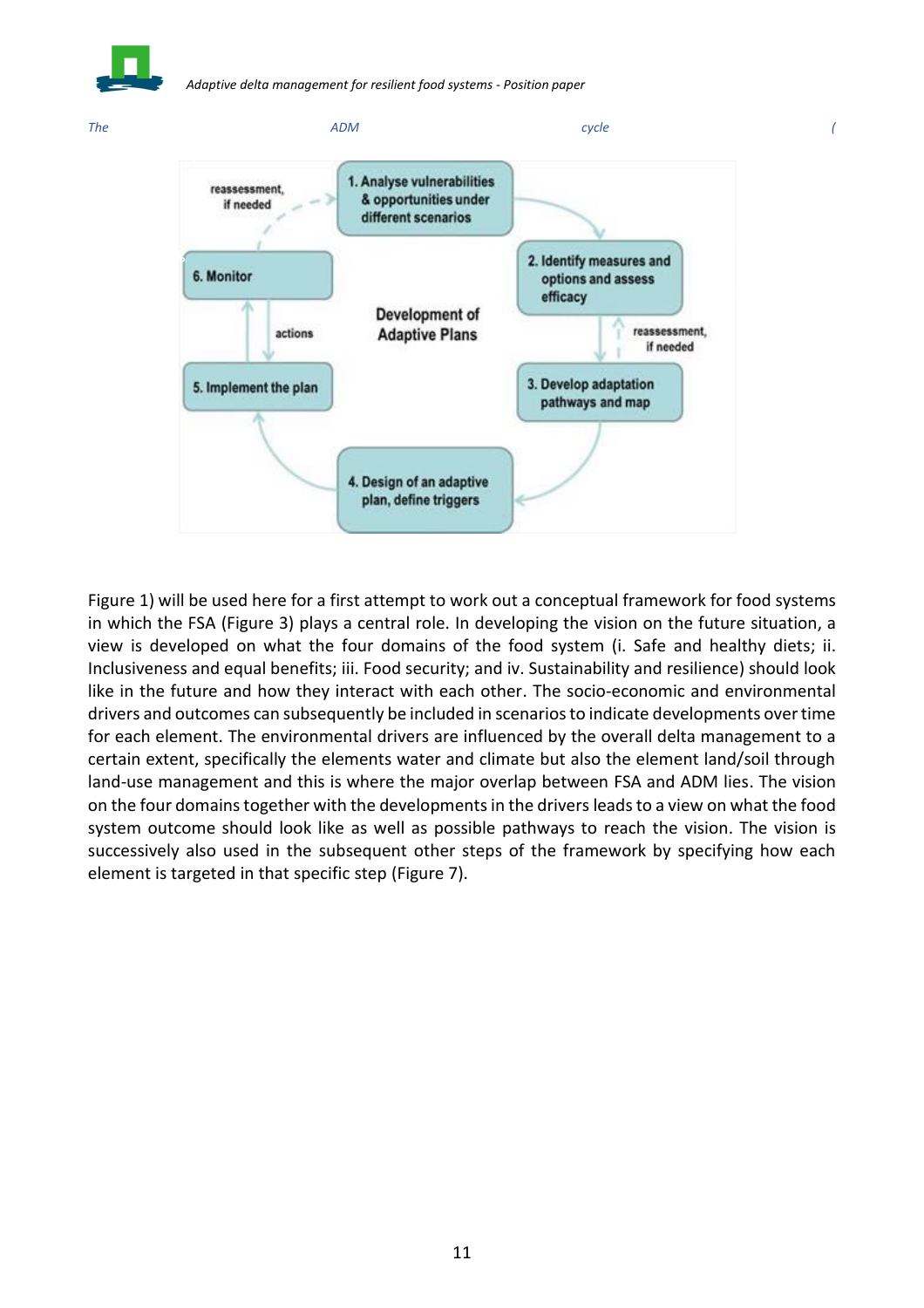



<span id="page-11-2"></span>*Figure 7 Linking FSA elements in the ADM cycle (adjusted from Haasnoot et al., 2013, van de Brugge & Bruggeman, 2015 and WUR, 2020)*

# <span id="page-11-0"></span>**Conclusion**

Both FSA and ADM have the need for a vision and have to make the transformation under uncertain circumstances. And agriculture is generally the largest water user and needs closer cooperation with water management. ADM has adopted an approach that can be valuable for FSA and by adopting such an approach, the two processes can be intertwined. The ADM process, for instance, provides input on the availability of water and how this is organised relative to other water users like drinking water and energy. The FSA provides input on the trade-offs between health, equality, food security and sustainability. This combination, for which a first depiction is shown in [Figure 7,](#page-11-2) is promising but needs further development, application and testing. Additional concepts may be needed to support further detailing of the options. The water footprint approach, for instance, can be used to assess national comparative advantages and disadvantages for different crops (Chouchane et al., 2020) and to ensure that water appropriation for human uses (food system) remains within ecological boundaries (Hogeboom et al., 2020) but also methods are needed to assess the value of water in agriculture (D'Odorico et al., 2020) and the food system in general.

This paper has provided a first concept of how FSA and ADM can be coupled to deal with the uncertainties of future developments and to ensure that the important linking components between the two approaches work together and reenforce each other. Testing is needed to further explore an adaptive approach towards FSA and the interlinkages between FSA and ADM. The approach as presented in this paper can be a basis for this testing and further elaboration on the interlinkages. To this end, a further program will be developed.

# <span id="page-11-1"></span>References

- Béné, C., Prager, S. D., Achicanoy, H. A. E., Toro, P. A., Lamotte, L., Cedrez, C. B., & Mapes, B. R. (2019). Understanding food systems drivers: A critical review of the literature. *Global Food Security*, *23*, 149–159. https://doi.org/10.1016/j.gfs.2019.04.009
- Bibri, S. E., & Krogstie, J. (2019). Generating a vision for smart sustainable cities of the future: A scholarly backcasting approach. *European Journal of Futures Research*, *7*(1), 5. https://doi.org/10.1186/s40309-019- 0157-0
- Bucx, T., van Driel, W., de Boer, H., Graas, S., Langenberg, V. T., Marchand, M., & Van de Guchte, C. (2014). *Comparative assessment of the vulnerability and resilience of deltas – extended version with 14 deltas– Synthesis report* (Delta Alliance Report Number 7). Delta Alliance International.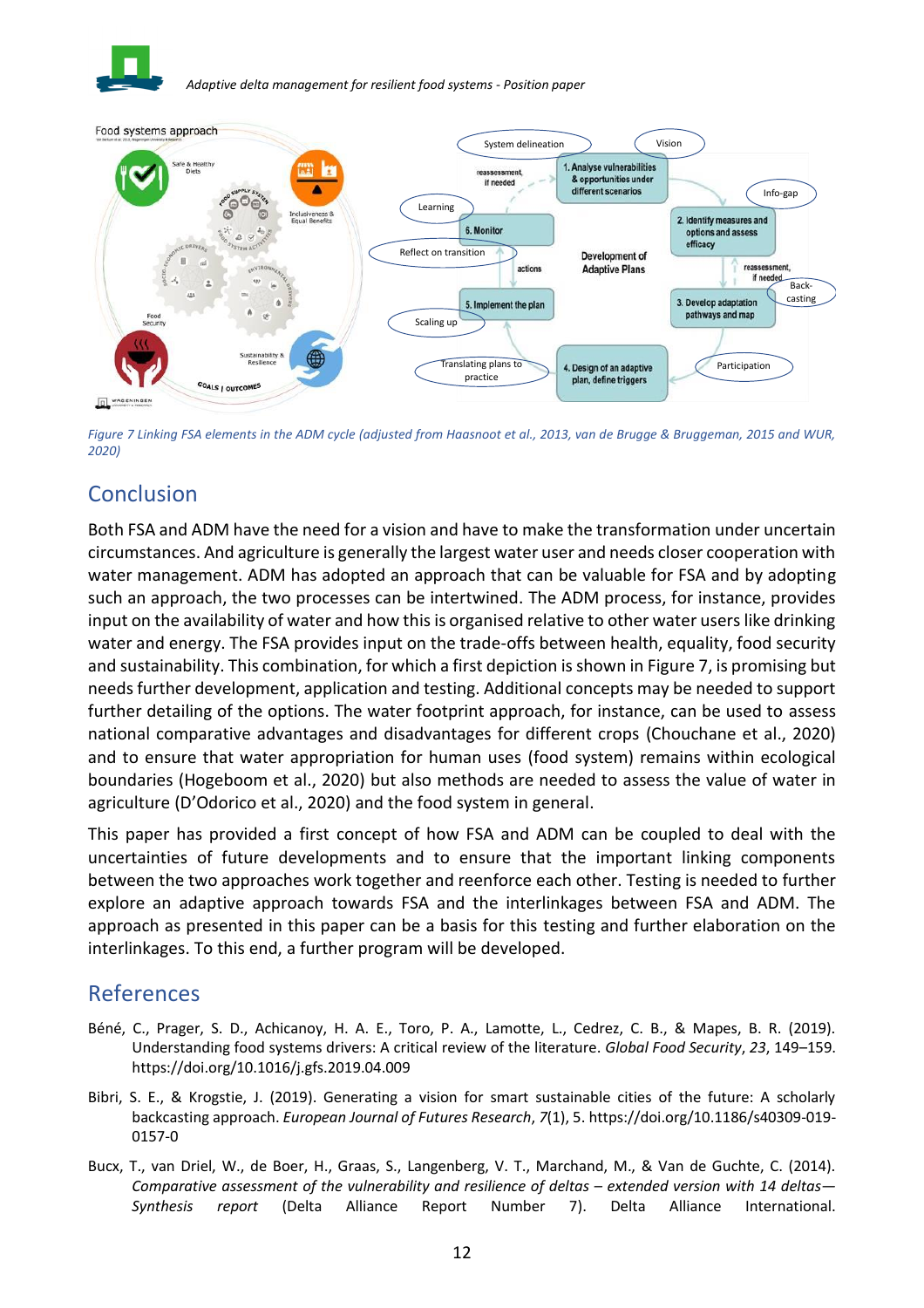

https://edepot.wur.nl/344951

- Chouchane, H., Krol, M. S., & Hoekstra, A. Y. (2020). Changing global cropping patterns to minimize national blue water scarcity. *Hydrology and Earth System Sciences*, *24*(6), 3015–3031. https://doi.org/10.5194/hess-24- 3015-2020
- Choudhury, G. A., Terwisscha van Scheltinga, C., van den Bergh, D., Chowdhury, F., de Heer, J., Hossain, M., & Karim, Z. (2012). *Preparations for the Bangladesh Delta Plan* (Alterra Report 2300; p. 90). Alterra.
- Dengerink, J., & Brouwer, H. (2020). *Food system models and methodologies within Wageningen University & Research: Opportunities for deepening our food systems work* (Report 2020-023; p. 24). Wageningen University & Research. https://edepot.wur.nl/516691
- Dewulf, A., & Termeer, C. (2015). Governing the future? The potential of adaptive delta management to contribute to governance capabilities for dealing with the wicked problem of climate change adaptation. *Journal of Water and Climate Change*, *6*(4), 759–771. https://doi.org/10.2166/wcc.2015.117
- D'Odorico, P., Chiarelli, D. D., Rosa, L., Bini, A., Zilberman, D., & Rulli, M. C. (2020). The global value of water in agriculture. *Proceedings of the National Academy of Sciences*, *117*(36), 21985. https://doi.org/10.1073/pnas.2005835117
- Environment Agency. (2020). *Policy paper. Thames Estuary TE2100 Plan*. https://www.gov.uk/government/publications/thames-estuary-2100-te2100/thames-estuary-2100 te2100
- Gunderson, L. H., Holling, C. S., & Light, S. S. (1995). *Barriers and bridges to the renewal of ecosystems and institutions*. Columbia University Press.
- Haasnoot, M., Kwakkel, J. H., Walker, W. E., & ter Maat, J. (2013). Dynamic adaptive policy pathways: A method for crafting robust decisions for a deeply uncertain world. *Global Environmental Change*, *23*(2), 485–498. https://doi.org/10.1016/j.gloenvcha.2012.12.006
- Hogeboom, R. J., de Bruin, D., Schyns, J. F., Krol, M. S., & Hoekstra, A. Y. (2020). Capping Human Water Footprints in the World's River Basins. *Earth's Future*, *8*(2), e2019EF001363. https://doi.org/10.1029/2019EF001363
- Holling, C. S. (1978). *Adaptive environmental assessment and management*. John Wiley. http://pure.iiasa.ac.at/id/eprint/823/1/XB-78-103.pdf
- Holmberg, J. (1998). Backcasting: A natural step in operationalising sustainable development. *Greener Management International*, *23*, 30–52.
- Jeuken, A., Haasnoot, M., Reeder, T., & Ward, P. (2015). Lessons learnt from adaptation planning in four deltas and coastal cities. *Journal of Water and Climate Change*, *6*, 711–728.
- Korbee, D., Hong Quan, N., Hermans, L., & Ho Long, P. (2019). Navigating the bureaucracy: An analysis of implementation feasibility for the Mekong Delta Plan, Vietnam. *Journal of Environmental Planning and Management*, *62*(9), 1545–1561. https://doi.org/10.1080/09640568.2019.1623014
- Marchand, M., & Ludwig, F. (2014). *Towards a Comprehensive Framework for Adaptive Delta Management*. Deltares / Wageningen UR. http://www.deltaalliance.org/media/default.aspx/emma/org/10848051/Towards+a+Comprehensive+Framework+for+Ada ptive+Delta+Management.pdf
- MinV&W. (2010). *The 2011 Delta Programme "Working on the Delta, investing in a safe and attractive Netherlands, now and in the future.* Ministry of Transport, Public Works and Water Management. http://www.deltacommissie.com/doc/deltareport\_full.pdf
- Nicholls, R. J., Adger, W. N., Hutton, C. W., & Hanson, S. E. (2020). Delta Challenges and Trade-Offs from the Holocene to the Anthropocene. In R. J. Nicholls, W. N. Adger, C. W. Hutton, & S. E. Hanson (Eds.), *Deltas in the Anthropocene* (pp. 1–22). Springer International Publishing. https://doi.org/10.1007/978-3-030-23517- 8\_1
- Nowreen, S., Jalal, M. R., & Shah Alam Khan, M. (2013). Historical analysis of rationalizing South West coastal polders of Bangladesh. *Water Policy*, *16*(2), 264–279. https://doi.org/10.2166/wp.2013.172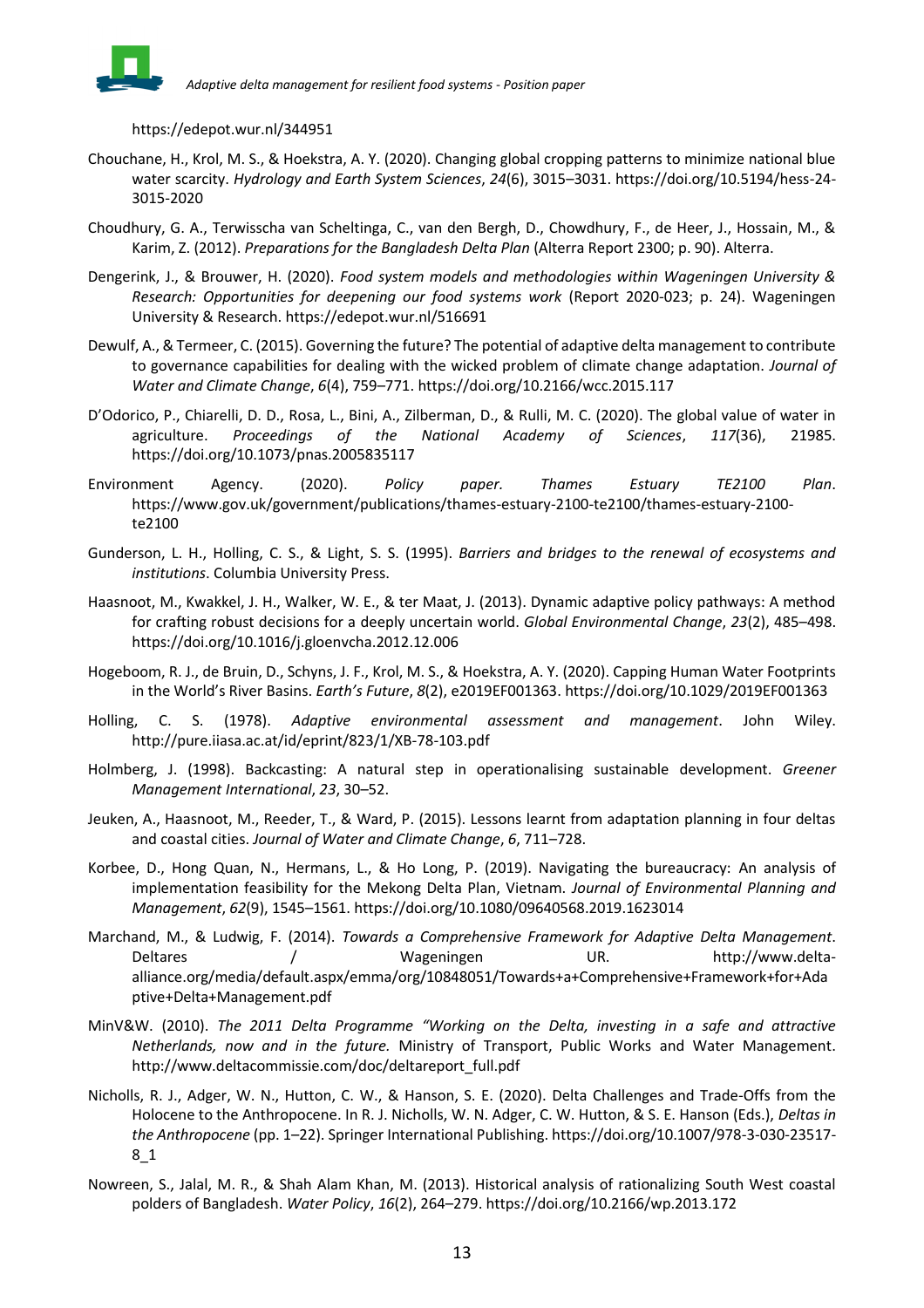

- NWP. (2014). *Preconditions for sustainable delta management. The Delta approach* (p. 23). Netherlands Water Partnership.
- Pahl-Wostl, C. (2007). Transitions towards adaptive management of water facing climate and global change. *Water Resources Management*, *21*(1), 49–62. https://doi.org/10.1007/s11269-006-9040-4
- Pahl-Wostl, C., Moltgen, J., Sendzimir, J., & Kabat, P. (2006). *New methods for adaptive water management under uncertainty—The NeWater project*. http://www.newater.uos.de/intern/sendfile.php?id=51
- Pahl-Wostl, C., Sendzimir, J., Jeffrey, P., Aerts, J., Berkamp, G., & Cross, K. (2007). Managing change toward adaptive water management through social learning. *Ecology and Society*, *12*(2), 30. http://www.ecologyandsociety.org/vol12/iss2/art30/
- Rahman, A. (1995). *Beel Dakatia: The environmental consequences of a development disaster*. University Press. //catalog.hathitrust.org/Record/003030626
- Rashid, S., & Rahman, R. (2010). *Water Resource Development in Bangladesh: Historical Documents*. The University Press Limites. http://www.uplbooks.com/book/water-resource-development-bangladesh-historicaldocuments
- Ritzema, H. P., & Van Loon-Steensma, J. M. (2018). Coping with Climate Change in a densely Populated Delta: A Paradigm Shift in Flood and Water Management in The Netherlands. *Irrigation and Drainage*, *67*(S1), 52– 65. https://doi.org/10.1002/ird.2128
- Schut, M., Leeuwis, C., & van Paassen, A. (2010). Room for the River: Room for Research? The case of depoldering De Noordwaard, the Netherlands. *Science and Public Policy*, *37*(8), 611–627. https://doi.org/10.3152/030234210X12767691861173
- Seijger, C., Hoang, V. T. M., van Halsema, G., Douven, W., & Wyatt, A. (2019). Do strategic delta plans get implemented? The case of the Mekong Delta Plan. *Regional Environmental Change*, *19*(4), 1131–1145. https://doi.org/10.1007/s10113-019-01464-0
- Stańczuk-Gałwiaczek, M., Sobolewska-Mikulska, K., Ritzema, H., & van Loon-Steensma, J. M. (2018). Integration of water management and land consolidation in rural areas to adapt to climate change: Experiences from Poland and the Netherlands. *Land Use Policy*, *77*, 498–511. https://doi.org/10.1016/j.landusepol.2018.06.005
- Terwisscha van Scheltinga, C., Wolters, W., Wilbers, G.-J., de Miguel Garcia, A., Heesmans, H., Dankers, R., Smith, R., & Smaling, E. (in prep.). *Food and Water Systems in Semi-arid regions. Case study Egypt*.
- Timmermans, J. (2006). Complex dynamics in a transactional model of societal transitions. *Interjournal*.
- UNDRR. (2020). *Bangladesh Delta Plan 2100 (BDP 2100)*. PreventionWeb.Net. https://www.preventionweb.net/english/professional/policies/v.php?id=70613
- UN-Water. (n.d.). Water, Food and Energy. *UN-Water*. Retrieved 25 November 2020, from https://www.unwater.org/water-facts/water-food-and-energy/
- van Berkum, S., & Dengerink, J. (2019). *Transition to sustainable food systems: The Dutch circular approach providing solutions to global challenges* (Report 2019-082; p. 40). Wageningen Economic Research. https://edepot.wur.nl/495586
- van Berkum, S., Dengerink, J., & Ruben, R. (2018). *The food systems approach: Sustainable solutions for a sufficient supply of healthy food* (Memorandum 2018-064; p. 32). Wageningen Economic Research. http://library.wur.nl/WebQuery/wurpubs/fulltext/451505
- van Buuren, A. (2019). The Dutch Delta Approach: The Successful Reinvention of a Policy Success. In *Great Policy Successes*. Oxford University Press. https://doi.org/10.1093/oso/9780198843719.003.0011
- van de Brugge, R., & Bruggeman, W. (2015). *Delta scenarios and Adaptive Delta Management*. STOWA. https://www.stowa.nl/sites/default/files/assets/DELTAFACTS/Deltafacts%20E%20PDF%20nieuw%20form at/Deltascenario%27s%20en%20adaptief%20deltamanagement%20EN.pdf
- van Staveren, M. F., Warner, J. F., van Tatenhove, J. P. M., & Wester, P. (2014). Let's bring in the floods: De-